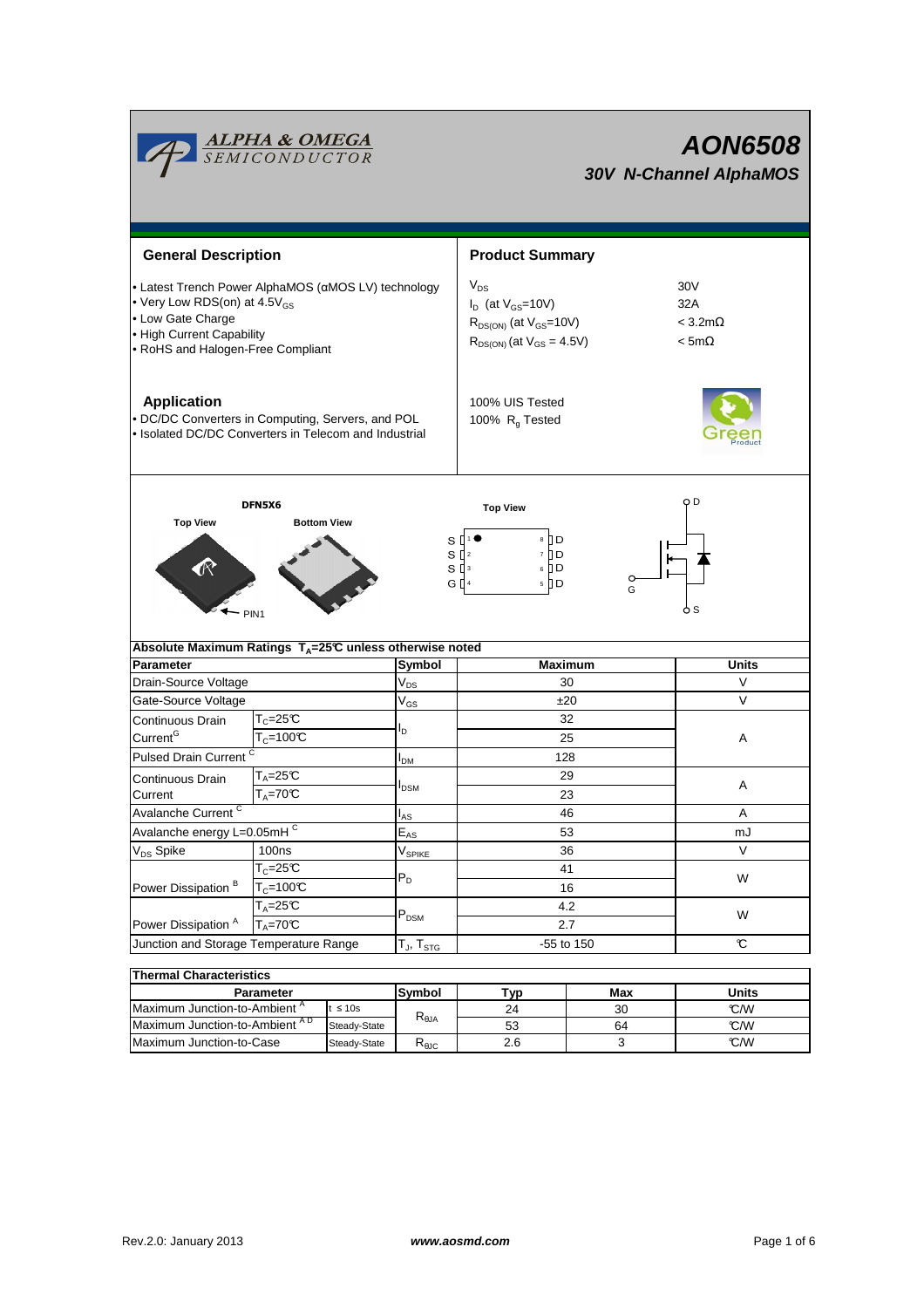## **Electrical Characteristics (TJ=25°C unless otherwise noted)**

| <b>Symbol</b>                          | <b>Parameter</b>                      | <b>Conditions</b>                                                    |     | <b>Typ</b> | <b>Max</b> | <b>Units</b> |  |  |  |  |  |
|----------------------------------------|---------------------------------------|----------------------------------------------------------------------|-----|------------|------------|--------------|--|--|--|--|--|
| <b>STATIC PARAMETERS</b>               |                                       |                                                                      |     |            |            |              |  |  |  |  |  |
| $BV_{DSS}$                             | Drain-Source Breakdown Voltage        | $I_D = 250 \mu A$ , $V_{GS} = 0V$                                    | 30  |            |            | $\vee$       |  |  |  |  |  |
| $I_{DSS}$                              | Zero Gate Voltage Drain Current       | $V_{DS}$ =30V, $V_{GS}$ =0V                                          |     |            | 1          | μA           |  |  |  |  |  |
|                                        |                                       | $T_{\text{J}} = 55^{\circ}C$                                         |     |            | 5          |              |  |  |  |  |  |
| $I_{GSS}$                              | Gate-Body leakage current             | $V_{DS} = 0V$ , $V_{GS} = \pm 20V$                                   |     |            | 100        | nA           |  |  |  |  |  |
| $\mathsf{V}_{\mathsf{GS(th)}}$         | Gate Threshold Voltage                | $V_{DS} = V_{GS}$ , $I_D = 250 \mu A$                                | 1.4 | 1.8        | 2.2        | $\vee$       |  |  |  |  |  |
| $R_{DS(ON)}$                           | Static Drain-Source On-Resistance     | $V_{GS}$ =10V, $I_{D}$ =20A                                          |     | 2.6        | 3.2        |              |  |  |  |  |  |
|                                        |                                       | $T = 125C$                                                           |     | 3.6        | 4.5        | $m\Omega$    |  |  |  |  |  |
|                                        |                                       | $V_{GS} = 4.5V$ , $I_D = 20A$                                        |     | 3.6        | 5          | $m\Omega$    |  |  |  |  |  |
| $g_{FS}$                               | <b>Forward Transconductance</b>       | $V_{DS}$ =5V, $I_D$ =20A                                             |     | 105        |            | S            |  |  |  |  |  |
| $V_{SD}$                               | Diode Forward Voltage                 | $IS=1A, VGS=0V$                                                      |     | 0.7        | 1          | $\vee$       |  |  |  |  |  |
| $I_{\rm S}$                            | Maximum Body-Diode Continuous Current |                                                                      |     | 48         | A          |              |  |  |  |  |  |
|                                        | <b>DYNAMIC PARAMETERS</b>             |                                                                      |     |            |            |              |  |  |  |  |  |
| $C_{\text{iss}}$                       | Input Capacitance                     |                                                                      |     | 2010       |            | pF           |  |  |  |  |  |
| $C_{\rm oss}$                          | <b>Output Capacitance</b>             | $V_{\text{GS}}$ =0V, $V_{\text{DS}}$ =15V, f=1MHz                    |     | 898        |            | pF           |  |  |  |  |  |
| $C_{\text{rss}}$                       | Reverse Transfer Capacitance          |                                                                      |     | 124        |            | pF           |  |  |  |  |  |
| $R_{q}$                                | Gate resistance                       | $V_{GS}$ =0V, $V_{DS}$ =0V, f=1MHz                                   | 0.9 | 1.8        | 2.7        | Ω            |  |  |  |  |  |
|                                        | <b>SWITCHING PARAMETERS</b>           |                                                                      |     |            |            |              |  |  |  |  |  |
| $Q_q(10V)$                             | <b>Total Gate Charge</b>              |                                                                      |     | 36         | 49         | nC           |  |  |  |  |  |
| $Q_g(4.5V)$                            | <b>Total Gate Charge</b>              |                                                                      |     | 17         | 23         | nC           |  |  |  |  |  |
| $\mathsf{Q}_{\mathsf{gs}}$             | Gate Source Charge                    | $V_{GS}$ =10V, $V_{DS}$ =15V, $I_{D}$ =20A                           |     | 6          |            | nC           |  |  |  |  |  |
| $\mathsf{Q}_{\underline{\mathsf{gd}}}$ | Gate Drain Charge                     |                                                                      |     | 8          |            | nC           |  |  |  |  |  |
| $t_{D(on)}$                            | Turn-On DelayTime                     |                                                                      |     | 7.5        |            | ns           |  |  |  |  |  |
| t,                                     | Turn-On Rise Time                     | $V_{\text{GS}} = 10V$ , $V_{\text{DS}} = 15V$ , $R_1 = 0.75\Omega$ , |     | 4.0        |            | ns           |  |  |  |  |  |
| $t_{D(off)}$                           | Turn-Off DelayTime                    | $R_{\text{GEN}} = 3\Omega$                                           |     | 37.0       |            | ns           |  |  |  |  |  |
| $t_f$                                  | Turn-Off Fall Time                    |                                                                      |     | 7.5        |            | ns           |  |  |  |  |  |
| $t_{rr}$                               | Body Diode Reverse Recovery Time      | $I_F = 20A$ , dl/dt=500A/ $\mu$ s                                    |     | 14         |            | ns           |  |  |  |  |  |
| $Q_{rr}$                               | Body Diode Reverse Recovery Charge    | $I_F = 20A$ , dl/dt=500A/us                                          |     | 20.3       |            | nС           |  |  |  |  |  |

A. The value of R<sub>BJA</sub> is measured with the device mounted on 1in<sup>2</sup> FR-4 board with 2oz. Copper, in a still air environment with T<sub>A</sub> =25°C. The Power dissipation  $P_{DSM}$  is based on R  $_{0JA}$  and the maximum allowed junction temperature of 150° C. The value in any given application depends on the user's specific board design.

B. The power dissipation P<sub>D</sub> is based on T<sub>JMAX)</sub>=150°C, using junction-to-case thermal resistance, and is more useful in setting the upper<br>dissipation limit for cases where additional heatsinking is used.

C. Single pulse width limited by junction temperature  $T_{J(MAX)}$ =150°C.

D. The  $R_{\theta JA}$  is the sum of the thermal impedance from junction to case  $R_{\theta JC}$  and case to ambient.

E. The static characteristics in Figures 1 to 6 are obtained using <300µs pulses, duty cycle 0.5% max.

F. These curves are based on the junction-to-case thermal impedance which is measured with the device mounted to a large heatsink, assuming a maximum junction temperature of T<sub>J(MAX)</sub>=150°C. The SOA curve provides a single pulse rating.

G. The maximum current rating is package limited.

H. These tests are performed with the device mounted on 1 in<sup>2</sup> FR-4 board with 2oz. Copper, in a still air environment with T<sub>A</sub>=25°C.

THIS PRODUCT HAS BEEN DESIGNED AND QUALIFIED FOR THE CONSUMER MARKET. APPLICATIONS OR USES AS CRITICAL COMPONENTS IN LIFE SUPPORT DEVICES OR SYSTEMS ARE NOT AUTHORIZED. AOS DOES NOT ASSUME ANY LIABILITY ARISING OUT OF SUCH APPLICATIONS OR USES OF ITS PRODUCTS. AOS RESERVES THE RIGHT TO IMPROVE PRODUCT DESIGN, FUNCTIONS AND RELIABILITY WITHOUT NOTICE.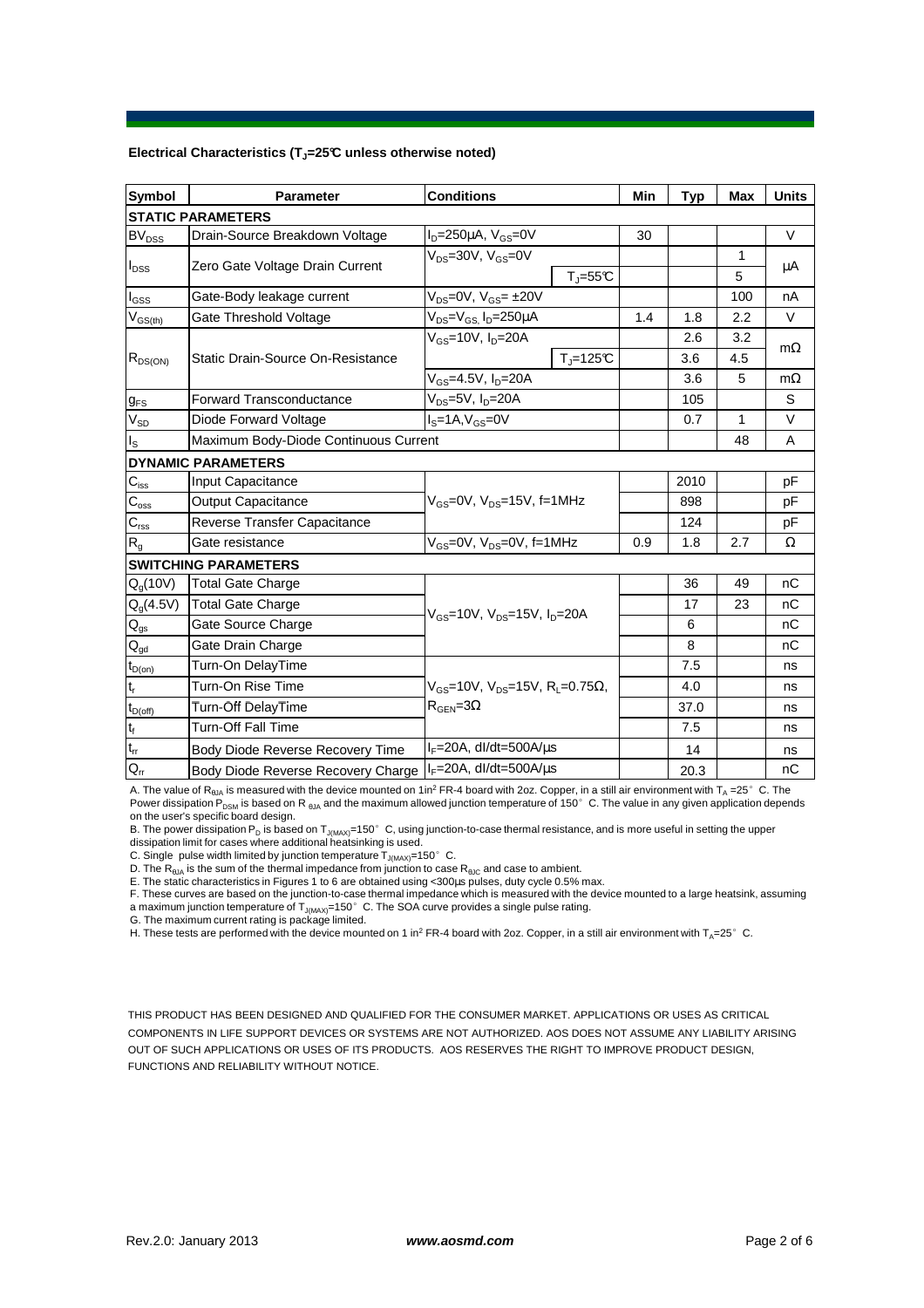**TYPICAL ELECTRICAL AND THERMAL CHARACTERISTICS**

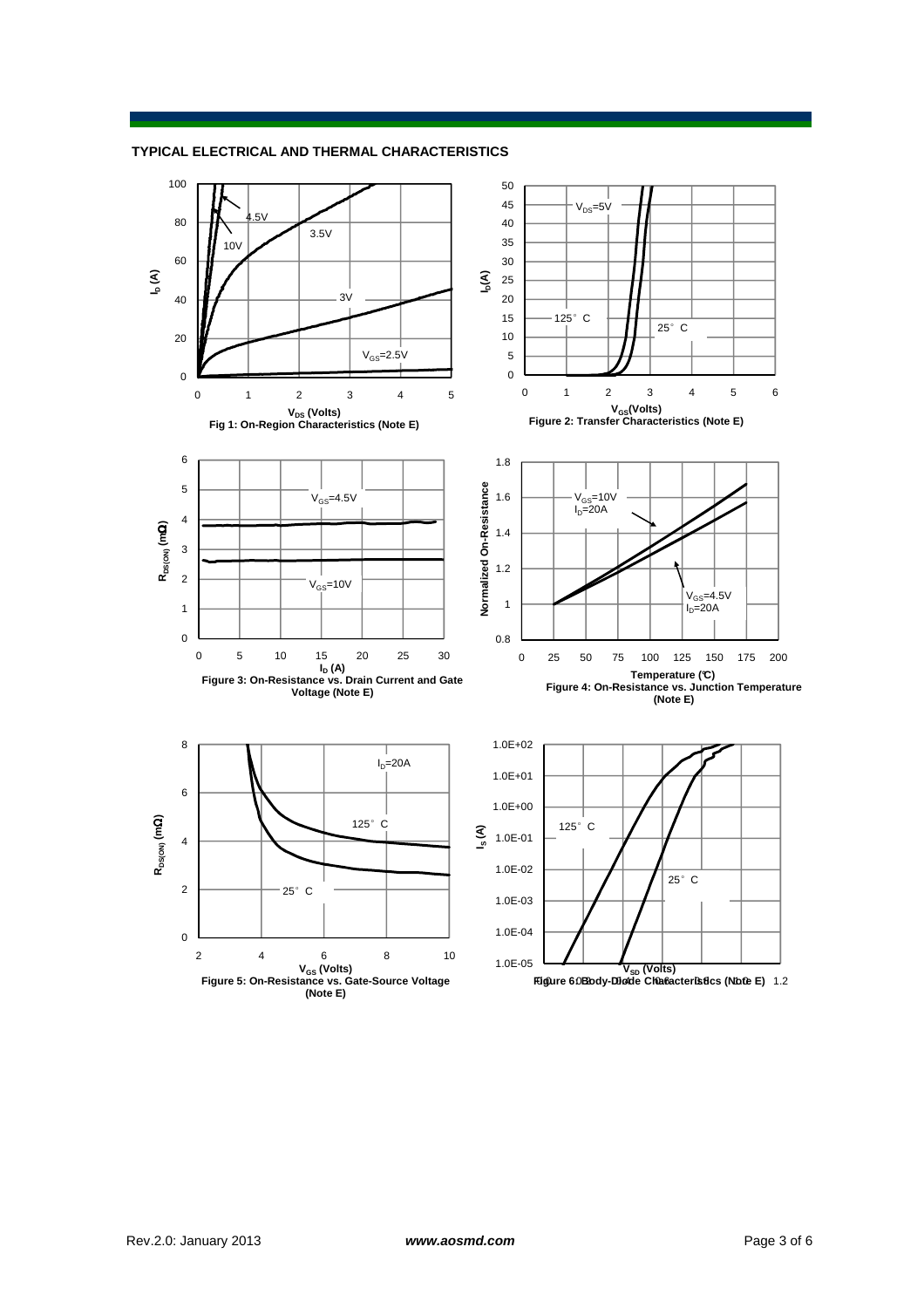



**Figure 11: Normalized Maximum Transient Thermal Impedance (Note F)**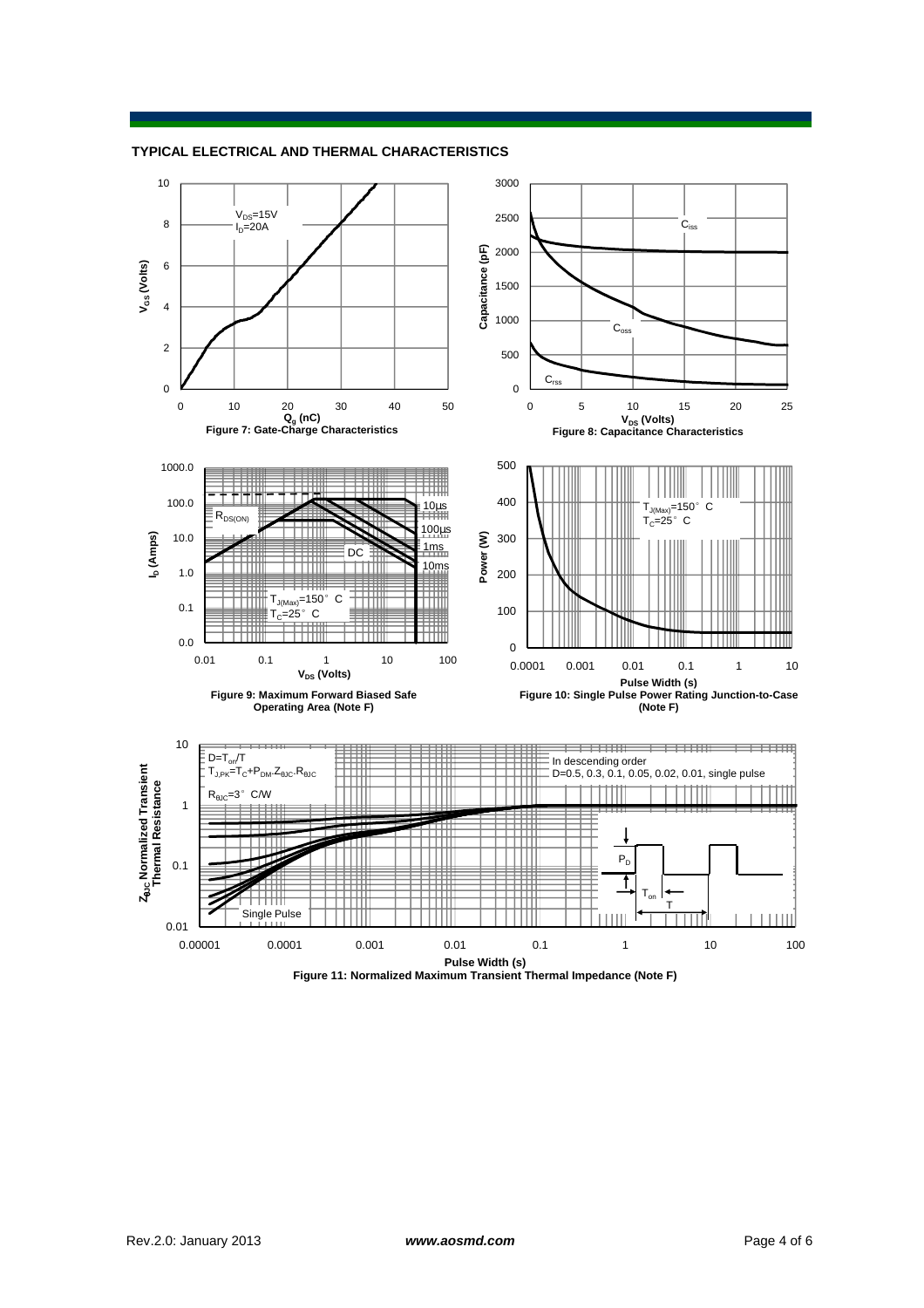**TYPICAL ELECTRICAL AND THERMAL CHARACTERISTICS**





**Pulse Width (s) Figure 14: Single Pulse Power Rating Junction-to-Ambient (Note H) Ambient (Note H)**